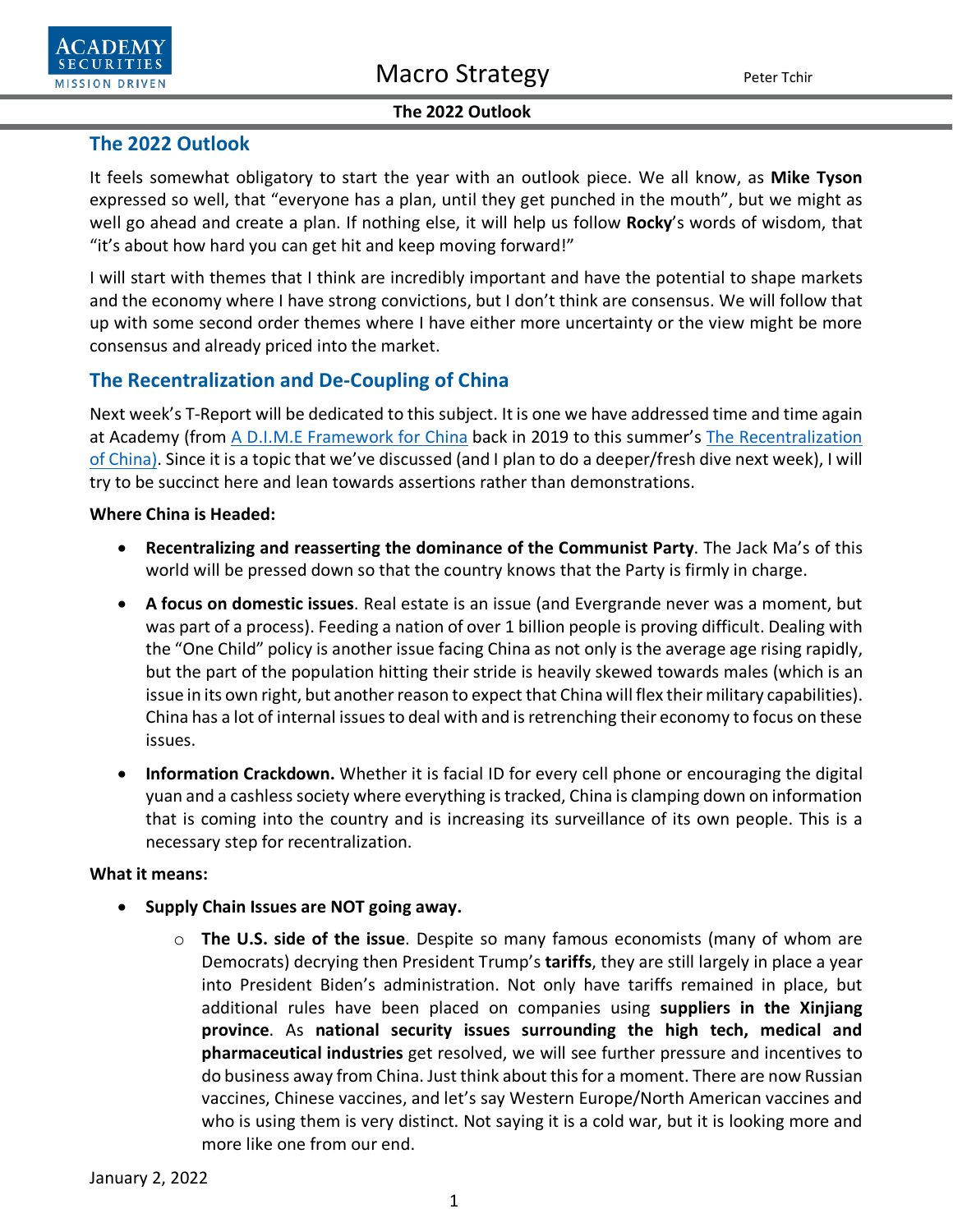

- o **The China side of the issue.** China is ramping up coal usage even as they make some pledges about the environment. China will do what is necessary for China. As they gear up their production to service their own economy and keep their population at a level of comfort sufficient to avoid widespread dissent, they will not focus on manufacturing for us as much as they once did (which meshes with our shifting attitude towards Chinese production).
- **For the better part of two decades, China was a deflationary force on a global scale. While they may not be an inflationary force, they are likely at best to be neutral.** This, if correct, is the end of an era and represents a massive change for the global economy (some of which is already being felt, but is being dismissed as transitory or a function purely of the pandemic rather than being more permanent and part of an overall strategy).
- **Client States versus Allies.** As China pulls back from the global stage, they will retain their "client states". Maybe that is too harsh of a word, but China has established relationships with many countries, mostly with a focus on securing the resources China needs and wants (or thinks that the West will realize they need and want, more than we already do). There will be ongoing competition for strategic resources and this will determine how China works with other countries (heavy on the economics, light on political ideology) and how we want to deal with other countries. Several Asian nations just announced a trade deal that doesn't include the U.S. Will this push us towards regionalization?
- **Chinese Taipei or Taiwan?** This is rapidly heading from a rhetorical question to an issue that really needs to be addressed with some certainty. China continues to pull Hong Kong closer while maintaining the premise of "One Country, Two Systems", and there is little reason to see them changing course on Hong Kong or Taiwan regarding their stated goals.
- **New Battlegrounds.** Space could become a hot topic, not just from the perspective of billionaires and celebrities flying into it, but from a strategic competition perspective. Space, which judging by some ETFs focused on the industry wasn't a great investment in 2021, but this could change as attention shifts to this frontier.

### **Expect inflationary pressures, global tensions, and less investment in China in the coming years.**

# **The Push to Sustainability is Inflationary for Years to Come**

This is another subject that we focused on starting in early 2021 with pieces like [ESG is Inflationary.](https://www.academysecurities.com/wordpress/wp-content/uploads/2021/03/Inflation-Rates-and-Everything-Else.pdf) Ultimately a sustainable world with clean renewable energy should prove to be deflationary, but for the next few years, I see inflationary pressures in almost every aspect of sustainability:

- **Building out sustainable infrastructure is a Herculean task in its own right.** The materials, the raw resources, and the labor we need to build out the energy sources to fix the grid, to build out charging stations, etc., is massive and is a multi-year process. As I expect some form of "Build Back Better" to be passed, that will only amplify those costs. The assumption is that we will wind up with a much better foundation for energy and one that doesn't hurt the planet but getting there is going to be expensive and inflationary.
- **The need to maintain existing energy sources and infrastructure.** There is a lot of evidence pointing to underinvestment in traditional energy sources over the past years as those companies and industries fell out of favor with some investors and politicians. However, all we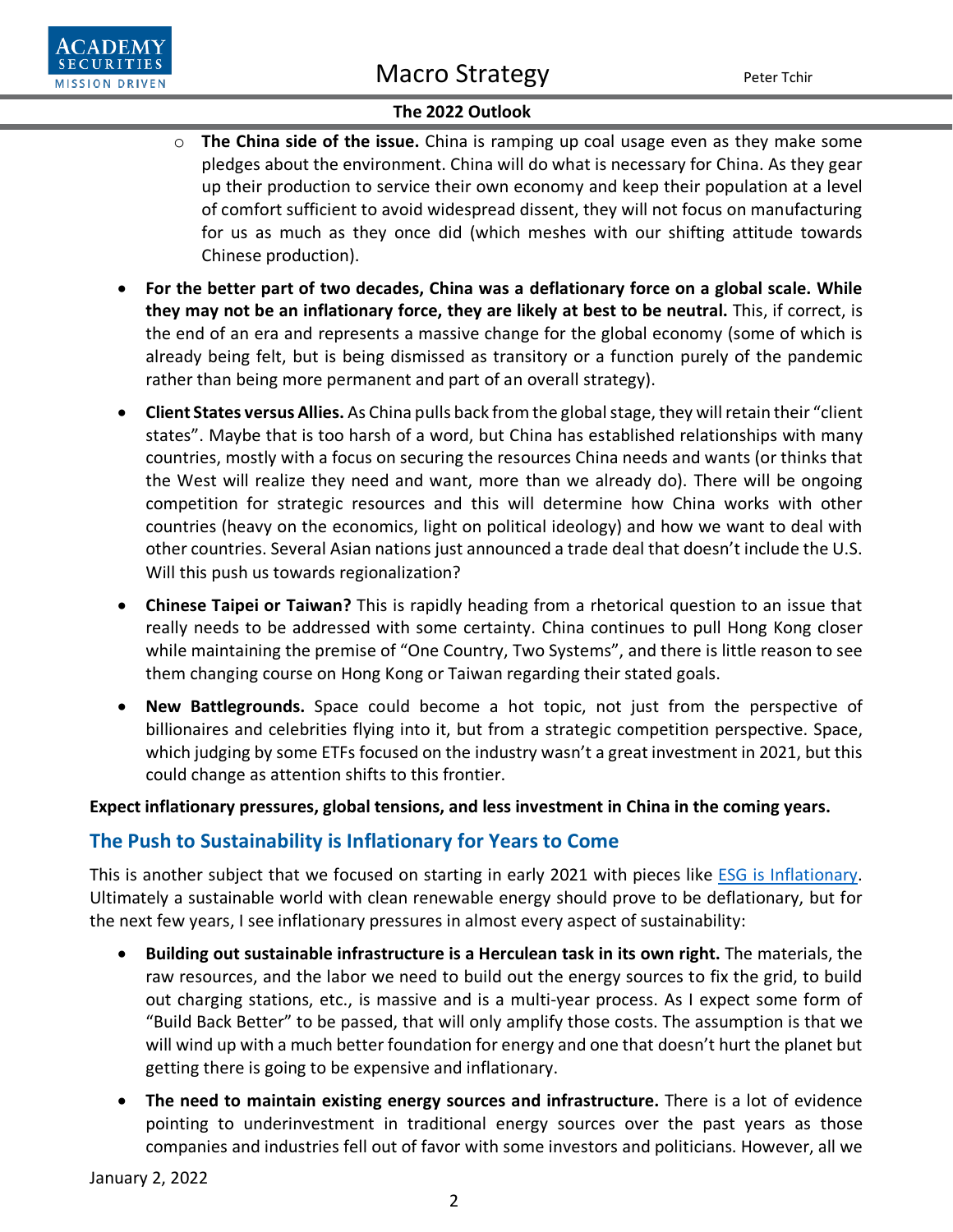

need to do is look at Europe right now to understand that we need to maintain what we have as we build out alternatives. So not only do we need resources and labor to build out the new energy sources, but we also need to maintain a sufficient base of energy so that we don't hurt ourselves during this transition. While this isn't quite 1+1=2, it is probably at least 1.5 times the normal amount that would be spent on the energy industry as the old one works in parallel with the new one. For clarity, I expect many of the "old" companies to navigate this transition extremely well and **some will be surprised that the energy companies of the past are also the energy companies of the future** (which is an investment thesis I've maintained this year and find no reason to change). One question many on the Geopolitical Intelligence Group, particularly the Admirals, have had is if other countries (even the U.S.) will turn more towards nuclear? **Nuclear power** plays a crucial role in the Navy, yet has been completely ignored, so far, in the U.S., in the conversion to sustainable energy.

• **Supply Chain Scrutiny**. As ESG evolves, the level of scrutiny applied to supply chains will increase. Many companies will have perfectly fine supply chains, but if Xinjiang Province is at all relevant (and I think it is), then we will see that either suppliers will have to step up their game (which will have costs that will likely be passed on to the consumers) or companies will establish supply chains where they are more comfortable and everything from worker treatment to pollution is handled according to their standards (this might not be inflationary, but I cannot fathom how it won't be).

### **The end of one era, the start of a new era.**

**SECURITIES MISSION DRIVEN** 

- China's influence as a deflationary force is ebbing.
- The push to sustainability, which is likely to be inflationary, is only just beginning.

I strongly believe that these types of shifts are what changes the economy and markets for years and are the types of things often missed because they don't lend themselves well to historical analysis. How can you interpolate from past data when there has been one (or even two) game changing events occurring?

# **Inflation is Real and Here to Stay (but so is growth)**

Just from those two high conviction views, **I expect inflation to run between 3% and 4% on average for at least a couple of years.** We might get a month or two of sub 3% inflation (and maybe even sub 2%) as data is compared to prior periods with unique issues, and while I would not be surprised to see more periods of 5% inflation, I do think the 3-to-5-year average will be well above 3%, so **I do think inflation expectations are too low.**

Having said that, I expect domestic growth to be strong as we repatriate supply chains, build out sustainable infrastructure, and see government-funded infrastructure projects. As I wrote in Inflation, [Like Greed, is Good,](https://www.academysecurities.com/wordpress/wp-content/uploads/2021/12/Inflation-Like-Greed-Is-Good.pdf) I think that the biggest mistake the politicians (and central bankers) could make is cutting growth and hindering a better (and maybe even deflationary) future to get some votes in the upcoming midterm elections. There are better ways to deal with those hurt most by inflation. Doing too much to stop current inflation would be the **equivalent of cutting off your nose to spite your face.** Yes, things need to be done to support the poorest and those most affected, but real job growth and wage pressure goes a long way towards helping the vast majority of people in this country.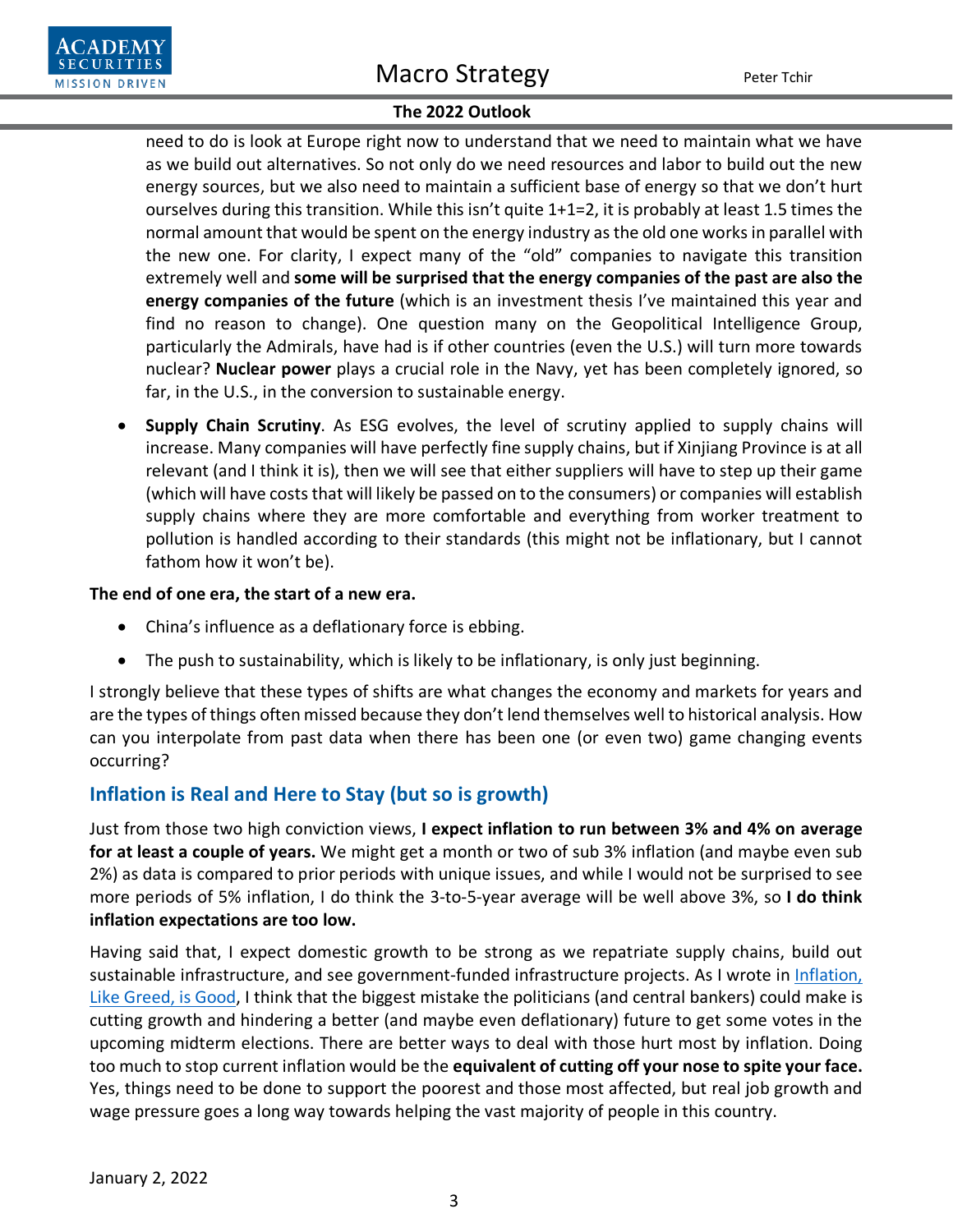# **The Next Three Factors**

I will examine three more factors that I expect will influence markets and the economy. I could probably talk about 10 more factors, but then I run the risk of getting too into the weeds on things I just don't know as well or care as much about, and having my entire argument rolled up against me. I had one boss who was a genius at this. He'd ask why you wanted to put a trade on. Then he'd ask for another reason in a calm, soothing tone. Then another reason, and then another reason. Finally, after you were down to the sixth or seventh reason, he'd start on the attack. He'd become more animated, so that people around the trading floor would perk up and take notice. Yes, the seventh reason, was silly and easily pushed back on. Then the sixth. Now embarrassment starts to set in as he gets louder in discussing why you are wrong. By this point, activity on the trading floor ceases as everyone starts to enjoy the takedown. By the time you get back to the third or fourth reason, you are too flustered to piece together a coherent argument on what was actually a good reason. So, today, I will stick to two high conviction themes, but also want to highlight the next three (knowing that I risk having five as too many). However, for a 2022 outlook, five seems about right.

- **Omicron is putting us near the end of COVID**. Every morning I look at hospitalizations and deaths with the trepidation that I've been wrong and Omicron has been severe enough (given its transmissibility) and it is wreaking havoc on the system and people. However, I just don't see that. From an anecdotal standpoint, I don't (and haven't) expected to see that. Even the official data, which should be reflecting any "lag" from infection to positive test to major problems is starting to show how mild this has been. Yes, there is "long Covid". However, I don't see why (as our attention continues to move to treatments) we won't find resolution to the problems associated with long Covid, which is a serious issue for too many at the moment. We may reach herd immunity (coupled with vaccinations and boosters) to get us through the winter in the Northeast. There are clearly some disruptions occurring, especially in the travel and leisure industry, but I will be buying that dip. Just from those two high conviction views, **I believe that we are on the cusp of having COVID transform from a pandemic to being an endemic disease.**
- **Central banks will talk more hawkish than they will act.** Markets have about 3 rate hikes priced in for 2022 and then again in 2023. I think that we will discover that central bankers will be more accommodative than that. Buying of bonds will end in the U.S. in the first quarter and will fall out of favor globally. Rate hikes, on the other hand, will not be fashionable. Just recently the Bank of England had the market teed up for a hike and they "wimped" out at the last second. Yes, we will get hawkish chatter. **Yes, it does concern me that inflation is being reduced to political soundbites, which increases the risk of a policy mistake**, but I think that central bankers, given what they've seen since the Great Financial Crisis here (and in Japan since the late 80's) will be careful not to hit the brakes too early. **Yes, I think that inflation is going to be higher than most expect and yes, I think that the Fed is going to be more dovish than most think.** That seems like a convoluted set of beliefs to have – more inflation on the one hand, but fewer hikes on the other. I write it, I see it, it looks weird even to me, but I think that is the lay of the land.
- **A start of the year slowdown.** Maybe this explains why I think that inflation can be high for the year, but rate hikes will be slow to come.
	- o **Consumers bought more than they needed.**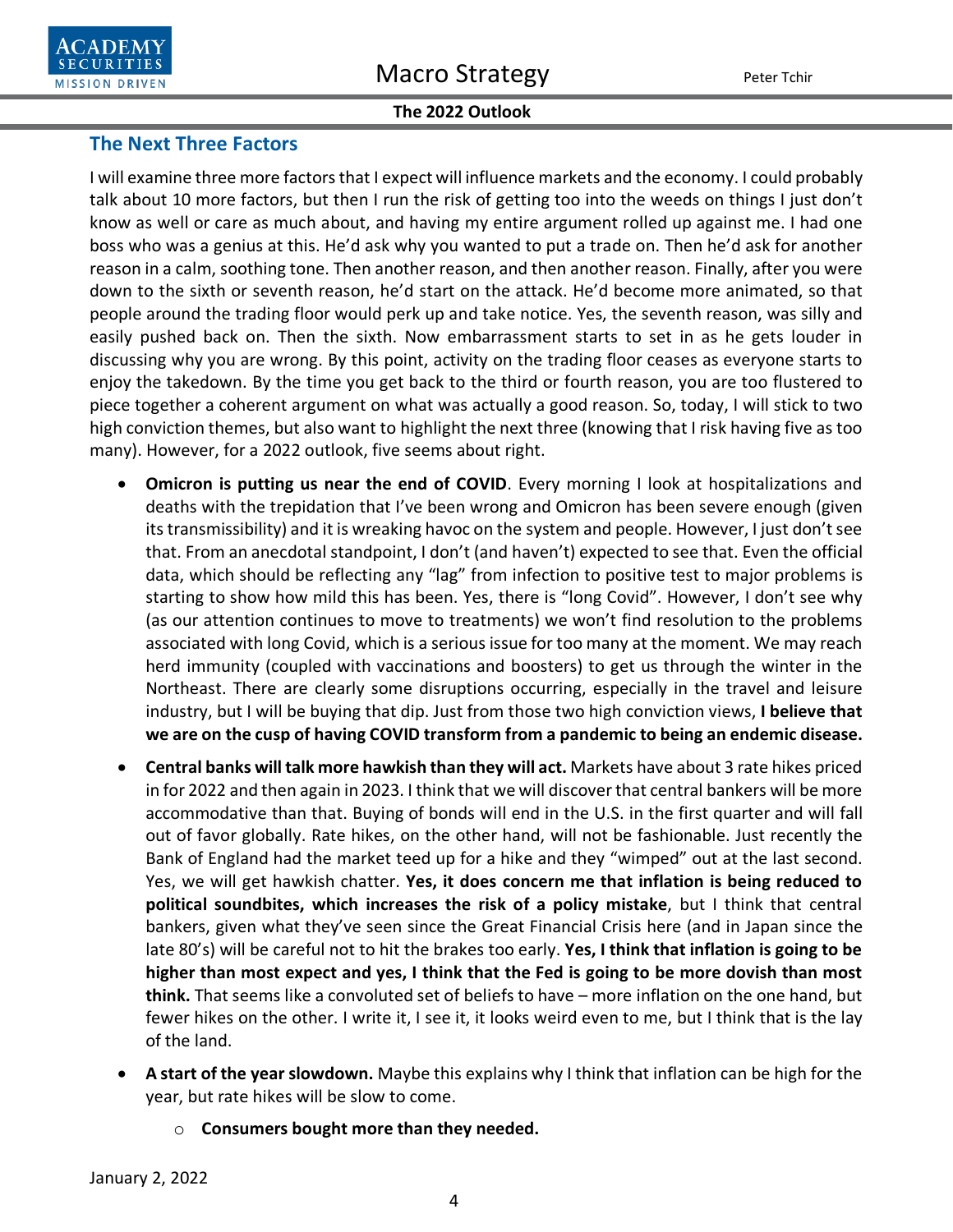

# o **Businesses have built up inventory to meet demand that won't appear.**

 $\circ$  There are small signs of this occurring. Spending was robust, but not very exciting after accounting for inflation. Inventories have been creeping higher. Omicron could impact year-end and start of year spending as WFH returns.

# **Now we can get to the "fun" part, what this means for markets!**

# **Market Impact - Rates**

2021 was one of the most "interesting" years in the rates market. The 10-year came charging out of the gate, moving from 0.9% to 1.75% in virtually a straight line. Then it collapsed all the way back to 1.2% and ended the year with some choppy trading within a relatively wide range. Curves behaved similarly with a frantic bout of steepening followed by power flattening, with the flattening trade persisting into year-end. The 2-year note ended the year at its highest yield.

# **The real battle set up for 2022 is:**

- **Policy mistake?** I use this term loosely to reflect days where we see front end yields rise while the back end barely moves (or even experiences lower yields). Those sort of flattening moves, to me, depict concern that the Fed will cut off growth too early.
- **Too hot?** Will the Fed let the economy run too hot? This is the direction I'm leaning, which should lead to steeper yield curves.
- **Too cold?** Will the economy slow? Is all the talk about high inflation and high growth overdone? I don't think so, with the caveat that I do think we will get a bit of a growth scare early in the year.
- **The "disturbing" kink in the yield curve.** The 20-year Treasury yield remains stubbornly higher than the 30-year yield. I highlight this because it seems plausible that this kink is indicative of some powerful technical forces. That likely, by mandate, a lot of funds own all the longer maturity Treasuries that they can get their hands on (60/40 funds play a role here, but so do pension funds, focused ETFs, etc.) It seems unnatural enough to me, that so long as this kink exists, we should all be a little careful about assuming markets are functioning "normally". I'm not going say that this is the biggest thing since sliced bread, but it isn't normal in the biggest, most liquid bond market on the planet.

# **So, just like last year, all three of these trades (along with some risk-on and risk-off moves) will come into play.**

I expect:

- The year to start with a shift to lower yields and flatter curves as we get a growth scare.
- After that growth scare, which could hit in the first few weeks but should be over by the end of February, I'd look for steeper curves, as the Fed will be viewed as having their hands tied on hikes, while growth and inflation hopes (I use the term hope rather than fear) kick back in.
- I'm looking for the 10-year to settle into a 1.3% to 1.55% range at the start (it is at the high end of that range right now). Then, as the year goes on, for that range to drift higher. I'd like to say at least 2% on the 10-year, but given recent experience and what seems like unaggressive positioning, I'll go with a range of 1.65% to 1.9% by the middle of the year.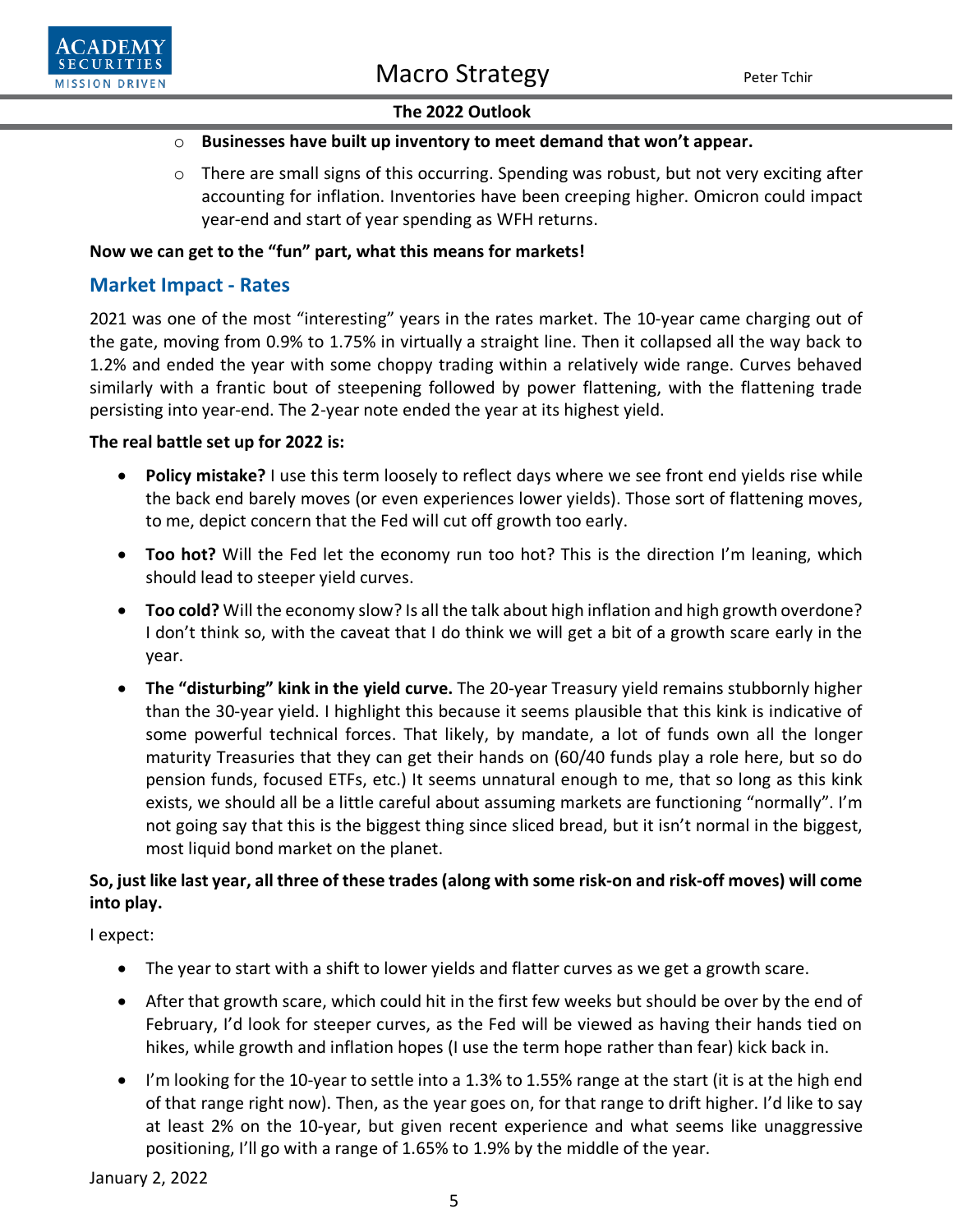



• As the year goes on, the 2-year yield is likely to rise, just because it will start encompassing more future rate hikes, but I think that out of the gate, 2-year yields start to drop and get back to 0.5% from 0.75%, before the drift higher begins.

Bottom line is that the chase for yield isn't over. It will get a bit easier to find yield this year, but not enough to get overly excited.



# **Market Impact – Credit**

I always like to start with my view on credit market sentiment. So, let's kick off with **Maslow's Hierarchy of a Credit Bubble!**

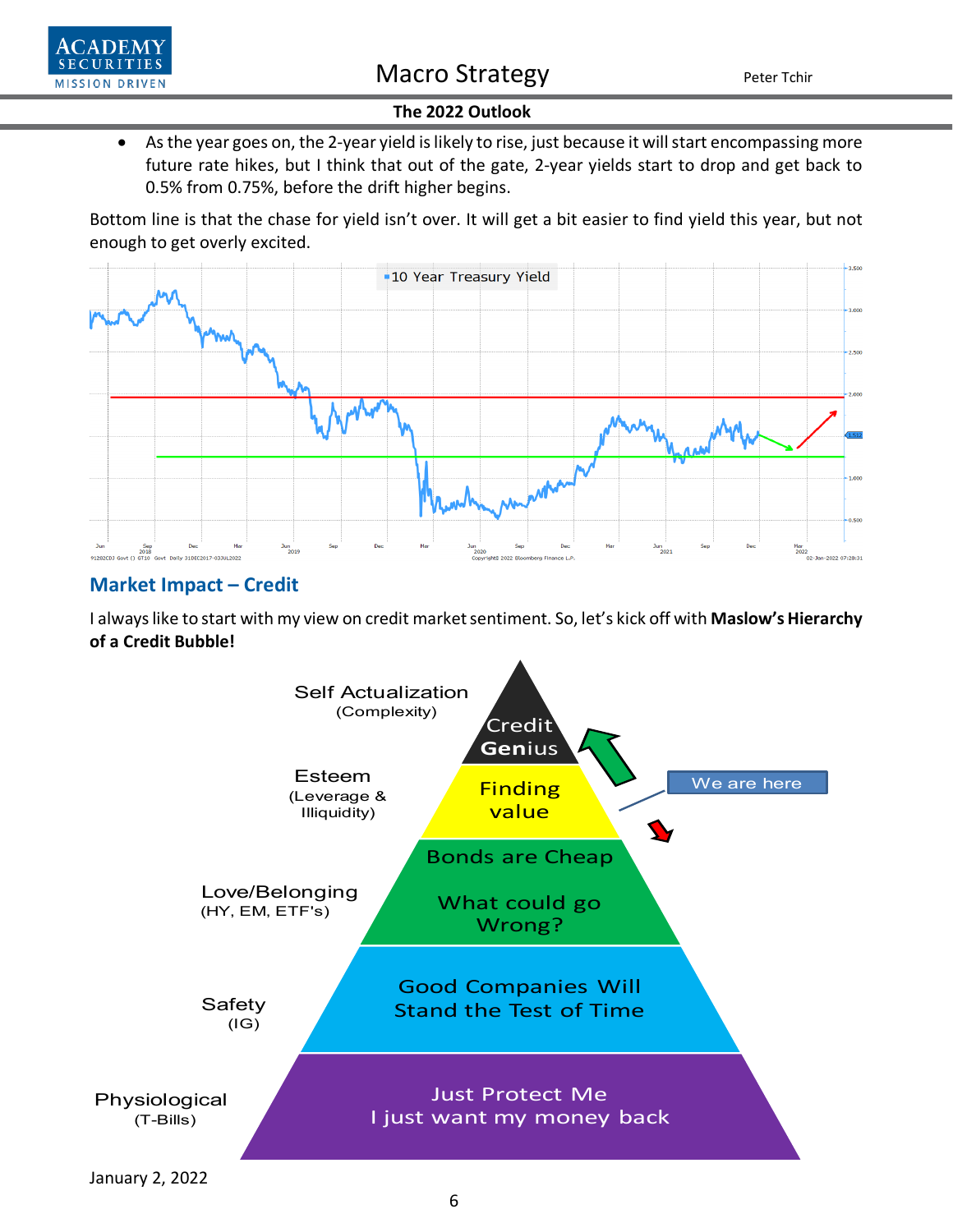

Macro Strategy Peter Tchir

### **The 2022 Outlook**

At a quick glance, based on how I see sentiment:

- The Investment Grade bond gains have largely been squeezed out.
- High Yield and leveraged loans have some more room to tighten.
- **The areas that offer the most value are Private Debt and Structured Products.**

Basically, I think that we are drifting towards the "Credit Genius" stage. That investors, in their search for yield, will continue to gobble up private debt and will also look to add more structured credit risk. It will be the only "alpha" in a world that has grown more and more comfortable with straightforward credit.

As we move higher up the pyramid, we sow the seeds for our own problems, but I think that this will be a year of moving up the pyramid, which will benefit credit spreads across the board, but will favor the bold even more.

This fits with my economic view that credit markets should do well this year. We will likely see a continuation of last year, where we had a narrow range. While on the surface, credit spreads seem tight, I think this is much more like a 2006 or even an early 2007 scenario, where credit spreads can grind tighter and tighter as there is little stopping them. Though like rates, they could react to the perception of a slowing economy (if that view turns out to be correct), but the move will not be material.



One wild card is how the Federal Trade Commission treats mergers. We have highlighted in the past that the new commissioner has been very vocal about anti-trust issues and might not be receptive to big M&A transactions. While that would be disappointing for equities and the banking industry, it would support even tighter credit spreads.

I wish I could muster more excitement about credit spreads, but I think that it will be relatively dull and earning the spread will be the name of the game. For active traders, trying to catch the ranges will be important, but difficult.

January 2, 2022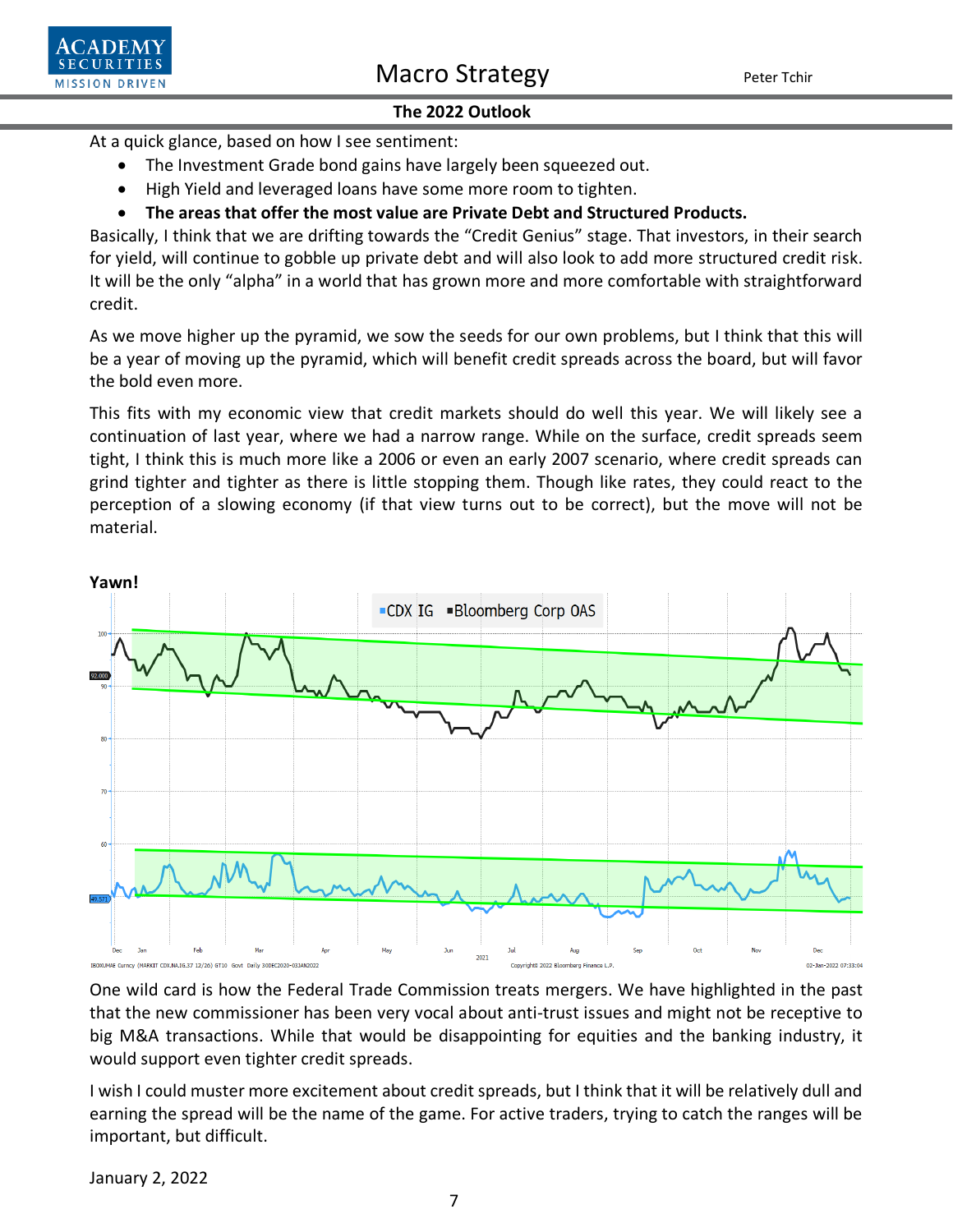



## **Market Impact - Equities**

While I think that credit will be relatively boring, I think that this will be another year where there will be immense opportunity to capture rotations in the equity market. While 2021 in hindsight was easy i.e., just buy indices with big concentrations in big tech, that hides the story of the almost violent rotations that we saw within the equity market. While indices are hitting record highs, many companies (and I mean many) are near 52-week lows. There is a lot of opportunity.



As a contrarian, I can't help but get excited that we could see some rotations away from strength into weakness.

My basic premise for the start of 2022:

- Favor value and simplicity (and dividend) over complexity and FOMO/TINA assets. Some of the FOMO/TINA stocks fall into the beaten down category, but I don't think that pain is over just yet. There will be opportunity there, but I think that the start of the year is going to heavily reward the type of stocks your parents or grandparents would have called "blue chip".
- Be prepared to rotate, and then re-rotate, and then, rotate again.
- While I am scared to admit it, I like emerging markets here with an emphasis on Latin America. I could also be convinced to do some global EM, but would avoid China for now. While many Chinese stocks are down (FXI, as an ETF, was down 20% on the year), with Chinese internet stocks hit even more (KWEB finished 2021 down a whopping 49%), I think that they have more downside. People keep trying to buy the dip here and I just don't see it bottoming yet. Again, I have a strong view that China is recentralizing which makes it a bad investment for now. At the other end of the spectrum, I think Mexico benefits the most from the direction I think that our supply chains could head.
- I like "foreign" stocks more than domestic stocks, at least at the start of the year. All of the big cap names are global in nature and I think the relative outperformance by the U.S. based indices versus foreign indices will reverse (at least at the start of the year).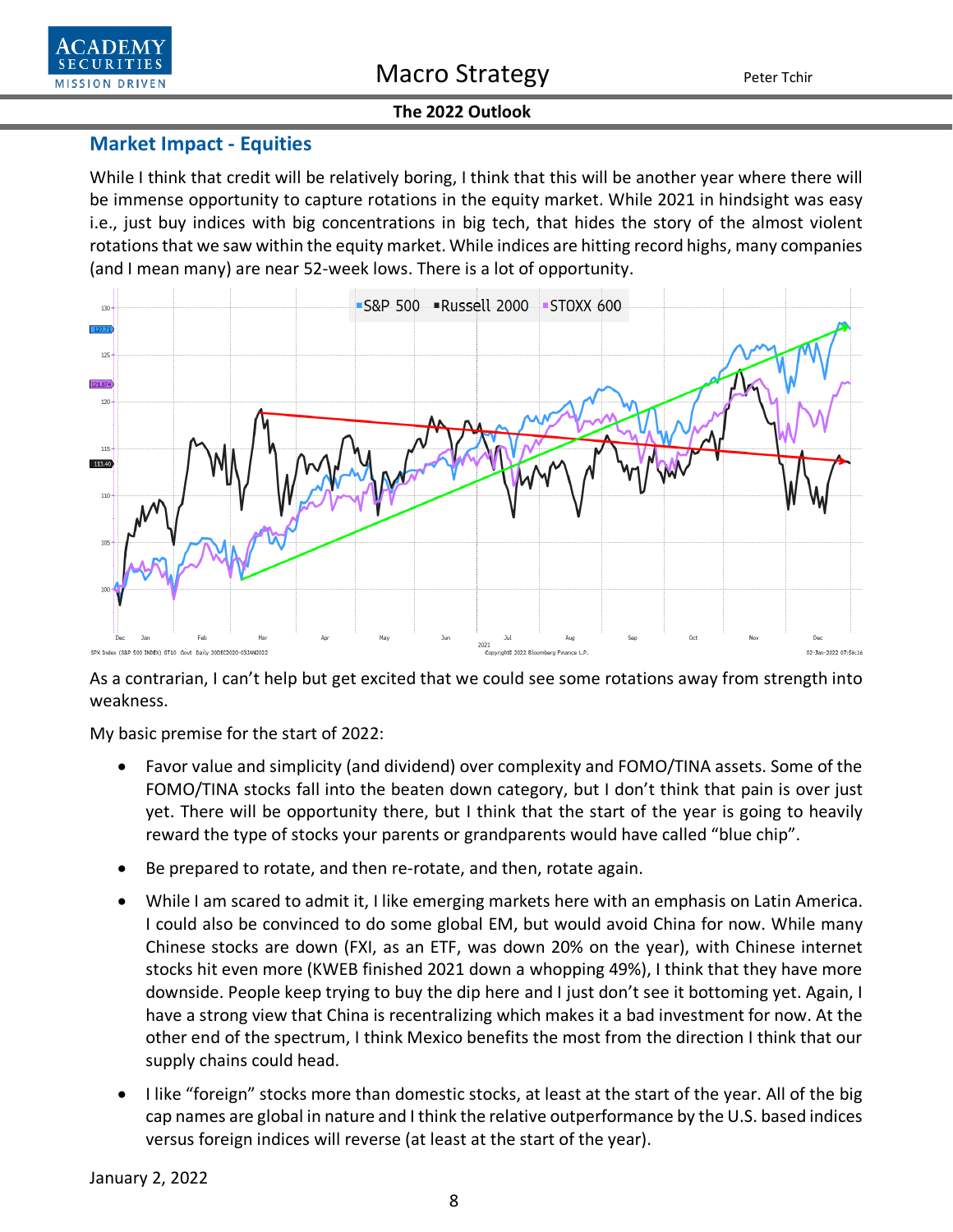

### **I think one big difference for 2022 is a reversal back to "normal" patterns between stocks and bonds.**

• For much of 2021, when Treasury yields went down, many sectors of stocks went up. The narrative had become overwhelmingly skewed towards the view that lower long-end yields were better for stocks. It didn't hold true the entire time, but was the case often enough that we all had to pay attention to that. I think that 2022, with no QE and less central bank support, will see a more traditional relationship. Stocks will "understand" that lower Treasury yields because of a growth scare is bad for stocks. I think that is how the year starts. Then, and this is very positive in my view, we can realize that higher yields, when accompanied by growth and inflation, is very good for the stock market.

# **Market Impact - Others**

I am running out of time here, and have hit my maximum page limit, so I will briefly touch on a few other areas:

- **ESG investing**. I wanted to include a separate section on Green Bonds in my bond market outlook, but couldn't bring myself to do it. Why not? Because I think ESG investing is going to become more indistinguishable from regular investing as asset manager after asset manager incorporates more ESG analysis into their decision-making process. Bond markets will look for more interesting ways to reward green companies rather than just green bonds. The importance of ESG is growing, but that growth is why I don't really treat it separately. There might be some pockets that deserve a lot of extra attention, and over the course of the year, we will hopefully identify those opportunities and capture them. In the meantime, I can reiterate the line from earlier "the energy companies of the past are likely to be the energy companies of the future". Companies are becoming so ESG aware and responsive (which is another reason I view ESG as becoming so prominent) that it is part of the whole, rather than something that can be easily separated out, at least when looking at broad market indices.
- **Carbon Offsets**. If you only look at one ETF (KRBN) or one futures contract (MO) you will see how rapidly prices have risen in the space. That is creating massive opportunities. The creation of carbon offsets is an industry in its own right. **I expect that by the end of 2022, everyone will be talking about carbon offsets as a commodity.** There will be price volatility as supply comes on to meet demand (also, many companies are busy trying to reduce their demand). As we move towards sustainability this is an industry that will evolve rapidly (and it is already evolving rapidly). So, despite the prior bullet point not highlighting ESG as a strategy, this is an industry and a commodity that will be mainstream very soon.
- **Crypto**. This falls into my FOMO/TINA bucket to start the year. This asset class thrives on volatility. If volatility is reduced, I think that is a negative in the near-term and we will see selling pressure. The most interesting aspect for me, is:
	- o **Do we finally get some serious global regulations**? I think the answer is yes, but I thought we would have a lot more clarity already.
	- o **How does crypto respond to such regulation**? There is a real chance that crypto benefits from regulation. That if it is viewed as a regulated market, companies, asset managers, and individuals that have been reluctant to invest may decide to allocate to their portfolio. There is also a chance that crypto fades into some obscurity. Ever since I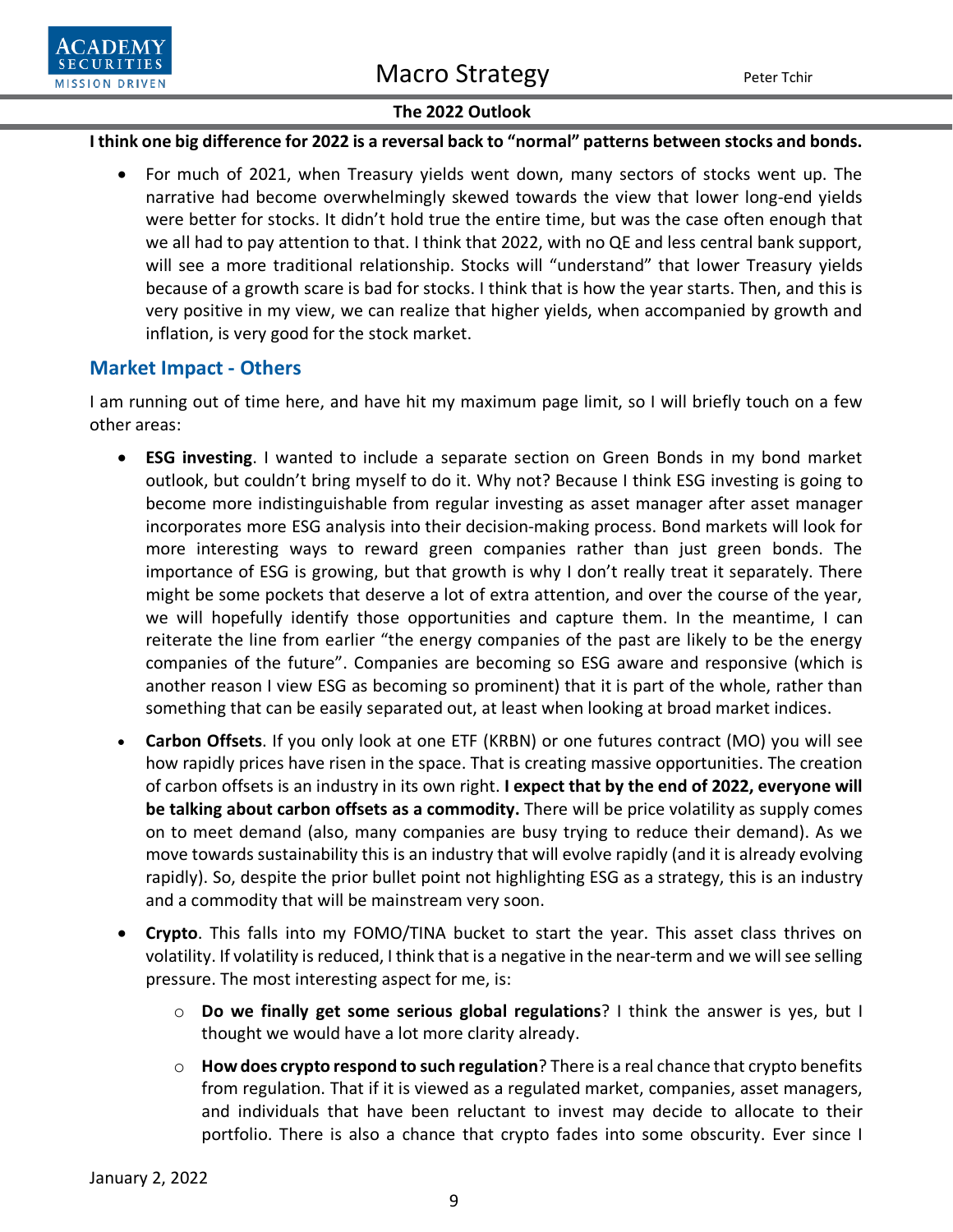

started paying attention to Wall Street, people have been out there pounding the table that everyone needs to allocate 5% to 10% of their portfolio to gold. Gold is back above where it was in 2010, but has generally underperformed a lot of markets. I'm not so sure that the allocation game is enough, especially if the FOMO element dies down. But first we need to get the regulation, then we need to see the response.

### **Bottom Line**

#### **Good luck in 2022!**

And thanks so much for all your support, help, comments, and business that all contributed to making 2021 a great year for Academy Securities and make it such a joy to be part of the team and to pull together these T-Reports. I really cannot thank you enough and am extremely excited for 2022!

### **Thanks again!**